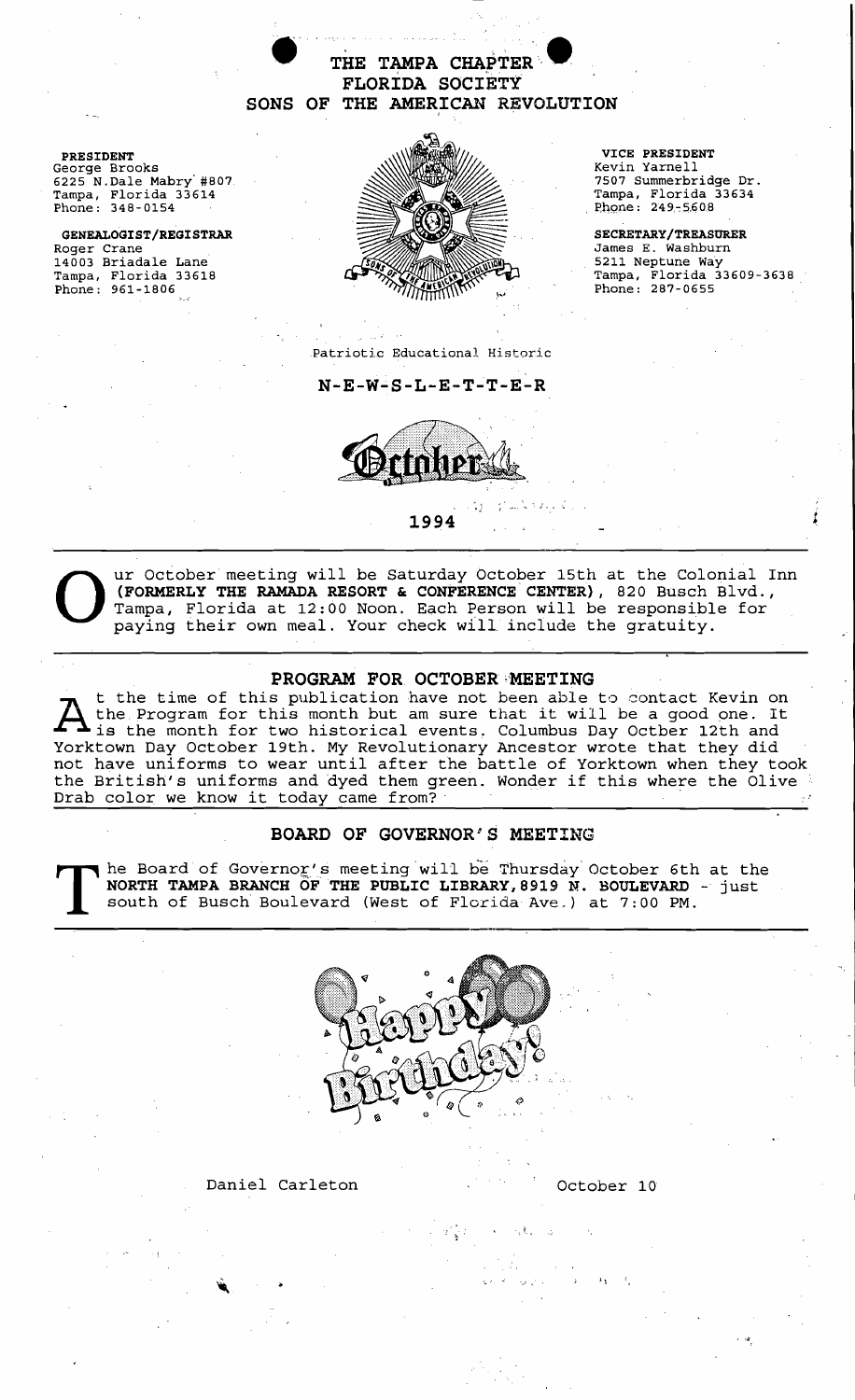### TAMPA CHAYfER SAR

## MINUTES OF THE REGULAR MEETING HELD SEPTEMBER 17,1994 AT THE COLONY INN (FORMERLY THE RAMADA RESORT & CONFERENCE CENTER), EAST BUSH BOULEVARD, TAMPA, FLORIDA

•

The meeting was called to order by President George Brooks at 12:01 PM.

Chaplain Larry Huntley gave the invocation.

The pledge of allegiance to the flag was led by President Brooks as well as the SAR pledge by the SAR's..

t George Brooks at 12:01 PM.<br>
by President Brooks as well as the SAR pledge by the S<br>
Mrs. Billie Washburn, Mrs. Margaret McGee, Mrs. Al The guests were then introduced as follows: Mrs. Billie Washburn, Mrs. Margaret McGee, Mrs. Aline Rising, Prospective members Calvin Martin and Dennis Fusiliers and West Central Regional Vice President Courtney Crutcher; who arrived a bit Chaplain Larry Huntley gave the invocation.<br>The pledge of allegiance to the flag was led by President Brooks as well as the SAR pledge by<br>The guests were then introduced as follows: Mrs. Billie Washburn, Mrs. Margaret McGe

The minutes of the May 1994 meeting were accepted as printed in the September newsletter without change and,were not read.

Secretary Jim Washburn commented on the wealth of activity being carried On by the Florida State Society as evidenced by the 15 pages of detailed information printed in the minutes of the State's annual meeting held last May.

However, Jim pointed out the following matters mentioned in the minutes.

1. The FLSSAR has established "THE MILITARY BASE GENEALOGICAL TRAINING COMMITTEE". Genealogical training was started by an SAR at an air base near Tucson, Arizona and found considerable interest in it including, it turned out, some by potential SAR's. The idea was pocked up on by NSSAR and now FLSSAR. With MacDill AFB and other nearby military type installations, the Tampa Chapter might find such a training course for SARs and Chapter members.

2. NSSAR has turned down a proposal to establish a "member-at-large" category of membership. This should not have an effect on the present Chapter membership.; (but in the recent past a couple of members dropped out of teh Chapter and went member-at-large in the State SAR)

3. NSSAR voted favorably on the proposal that new members be required to pay their first year's dues on submission of their applications. At the recent Chapter BOG meeting it was decided that the Chapter would review each new application for membership and decide how best to minimize the cost to each applicant of the NSSAR dues.

4. The minutes noted the efforts of the Tampa Chapter to improve the interaction between the Chapter and the JRROTC units it provides medals for.

5. The minutes urged all Compatriots to contribute to the SAR at Chapter, State and National levels as committee members and officers. This done taking into consideration TALENT, TIME, EFFORT, AND MONEY, none of which is inconsiderable.

بالأزراء المحرازي وألماهم

Robert Louis

 $S$  and  $\tilde{S}$  .

6. For 3 years, starting in 1995, the FLSSAR is requiring an additional \$1 to the regular dues from each Chapter member to provide fmancing for the expenses to be incurred in hosting the 1998 National SAR Congress to be held in the Orlando area. At the recent Chapter BOG meeting, it was decided that the Chapter would pay this fee from its treasury without assessing Chapter members for it. (Presumably this is so for 1995 at least)

Jim noted that he had received a request from the State Secretary that the Chapter annual reports be submitted promptly and at least by the deadline date of February 1995., This requires that Chapter members pay their 1995 dues promptly, and by January at least for the Chapters report to be prepared in :uimely manner. . ., ,.: ' i ;

#### Jim also had 3 more items of interest:

1. A flier regarding a "U:S.' Constitution Restoration Rally" to be held in Lakeland. The Chapter members did not erly enthusiastic about the Rally's program. seem overly enthusiastic about the Rally's program.

2. A 1976 newspaper article regarding the unearthing of what appears to be Thomas Paine's obelisk on a farm in upstate New York. The farm had an old, unmarked cemetery. As all Compatriots know, Paine was the Revolutionary pamphleteer who wrote "Common Sense" and "The American Crisis".

3. Three new SAR brochures dealing with a Fire Safety Commendation Award, The Veterans Administration Voluntary Service and Genealogical Library and Historic Museum at National Headquarters in Louisville.

The Treasure's report for yea<sup> $M$ </sup> September 8, 1994:

| $\sim$ reason step of for year to september 0, 1994. |                                                                                                   |
|------------------------------------------------------|---------------------------------------------------------------------------------------------------|
| Income                                               | \$232.81                                                                                          |
| Expenses                                             | $\mathcal{F}^{\mathcal{G}}_{\mathcal{A}}$ , $\mathcal{F}^{\mathcal{G}}_{\mathcal{A}}$ ,<br>528.79 |
| Net Expense                                          | \$295.98<br><b>SALE</b>                                                                           |
| Chapter Funds 1/1/94                                 | <b>Service</b><br>1,370.24                                                                        |
| Chapter Funds 9/8/94                                 | \$1,074.26                                                                                        |
|                                                      |                                                                                                   |

**Contraction** 

President Brooks then mentioned the decisions made at the BOG meeting regarding the additional \$1 dues assessment and the National dues called for with a new application for membership.

He then restated the TAMPA CHAPTER S.A.R. GOALS as were printed in the minutes of the May meeting and in the September newsletter. He stressed that these were goals the effectiveness of which might be gauged by means of a survey although a survey is not presently scheduled. .